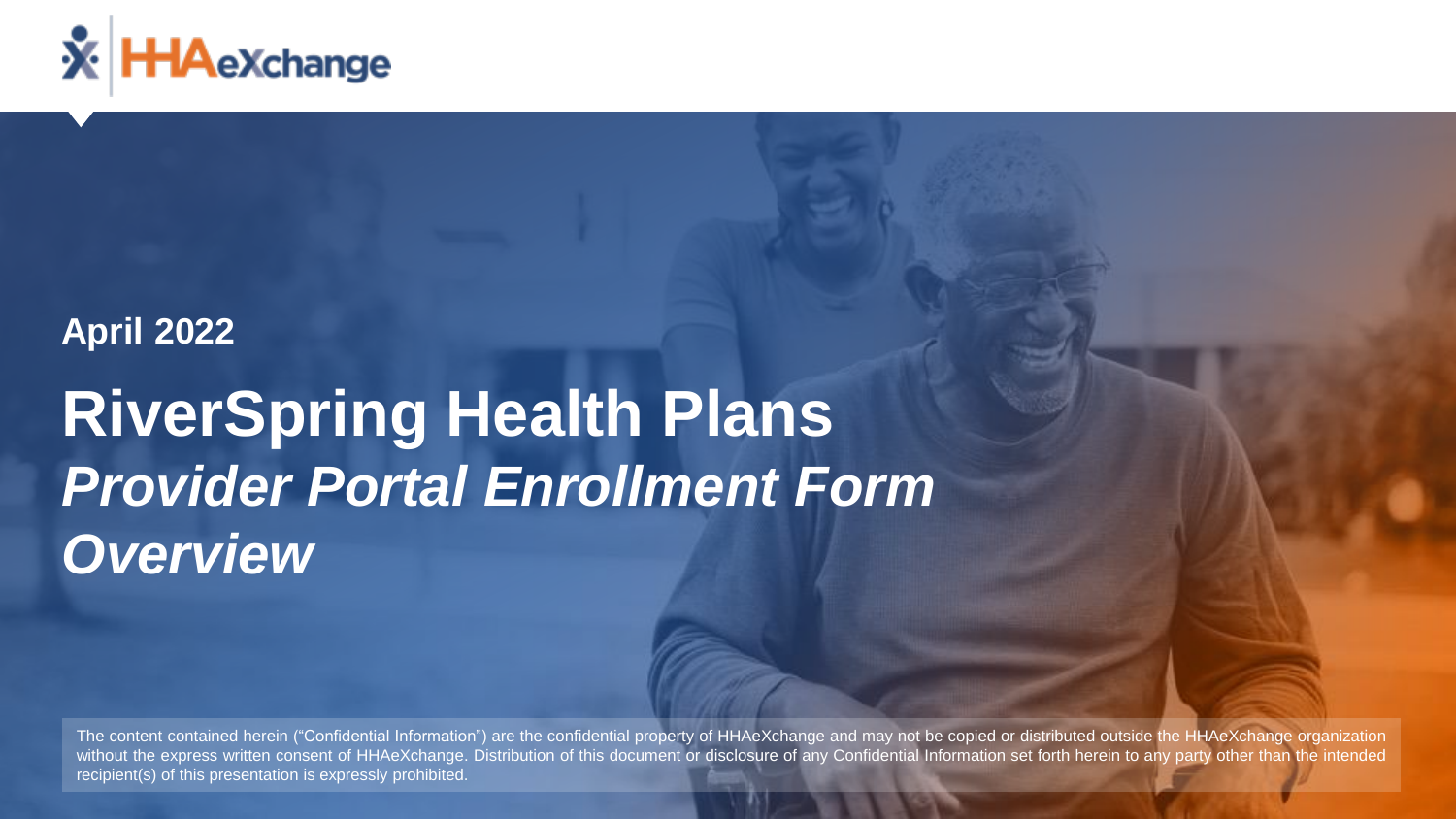





- **Welcome Letter**
- **Provider Portal Enrollment Form**
- **Next Steps & Information Session Registration**
	- **Contact Information & Q/A**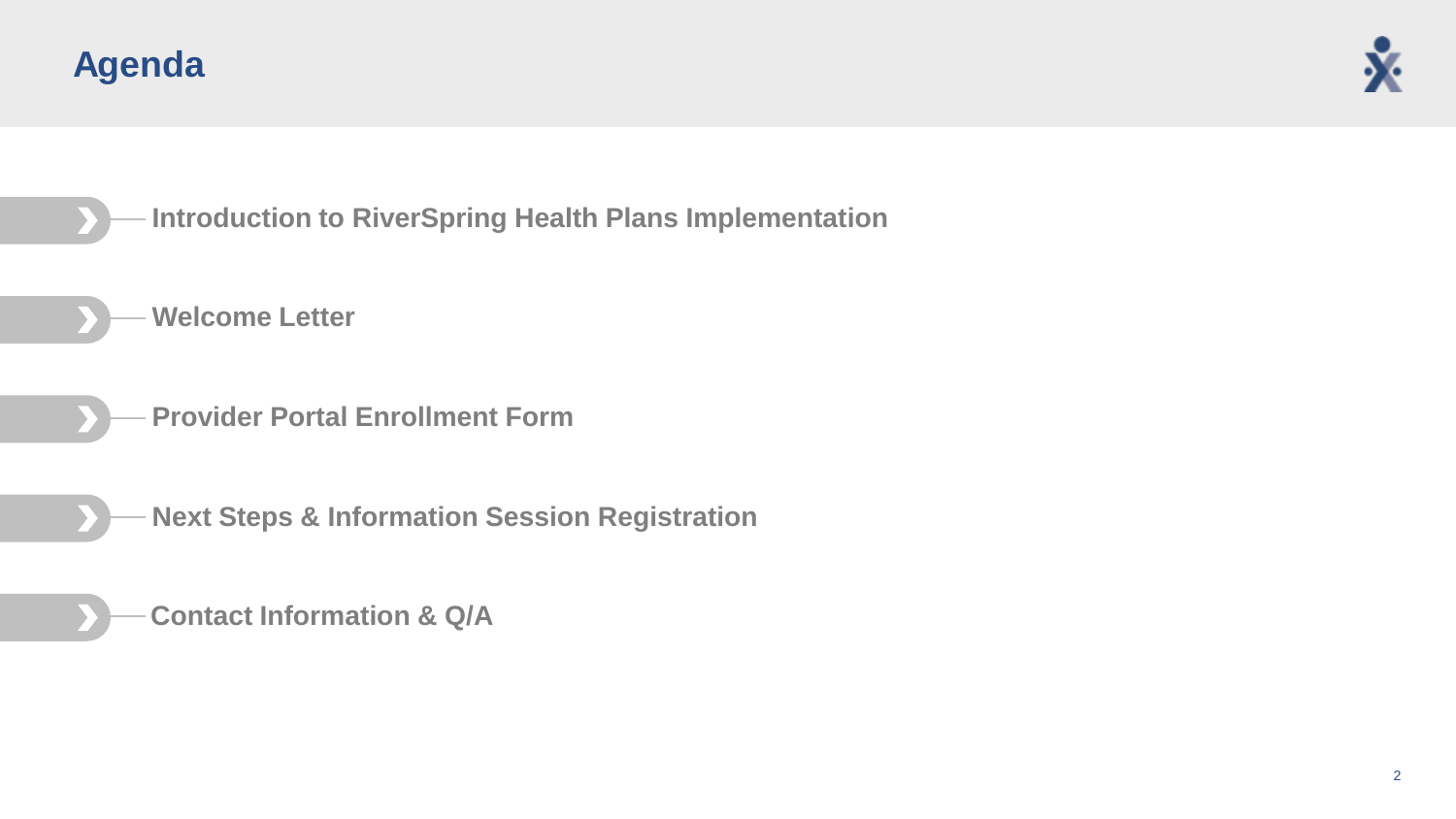## **Team Introductions**



#### **RiverSpring Health Plans Health Alans Health Alans Health Alans Health Alans Health Alans Health Health**

**Jack Nunez** AVP of Business Operations

**Shawn Bowen** Project Manager

**Ashlynn Macherosky** Implementation Specialist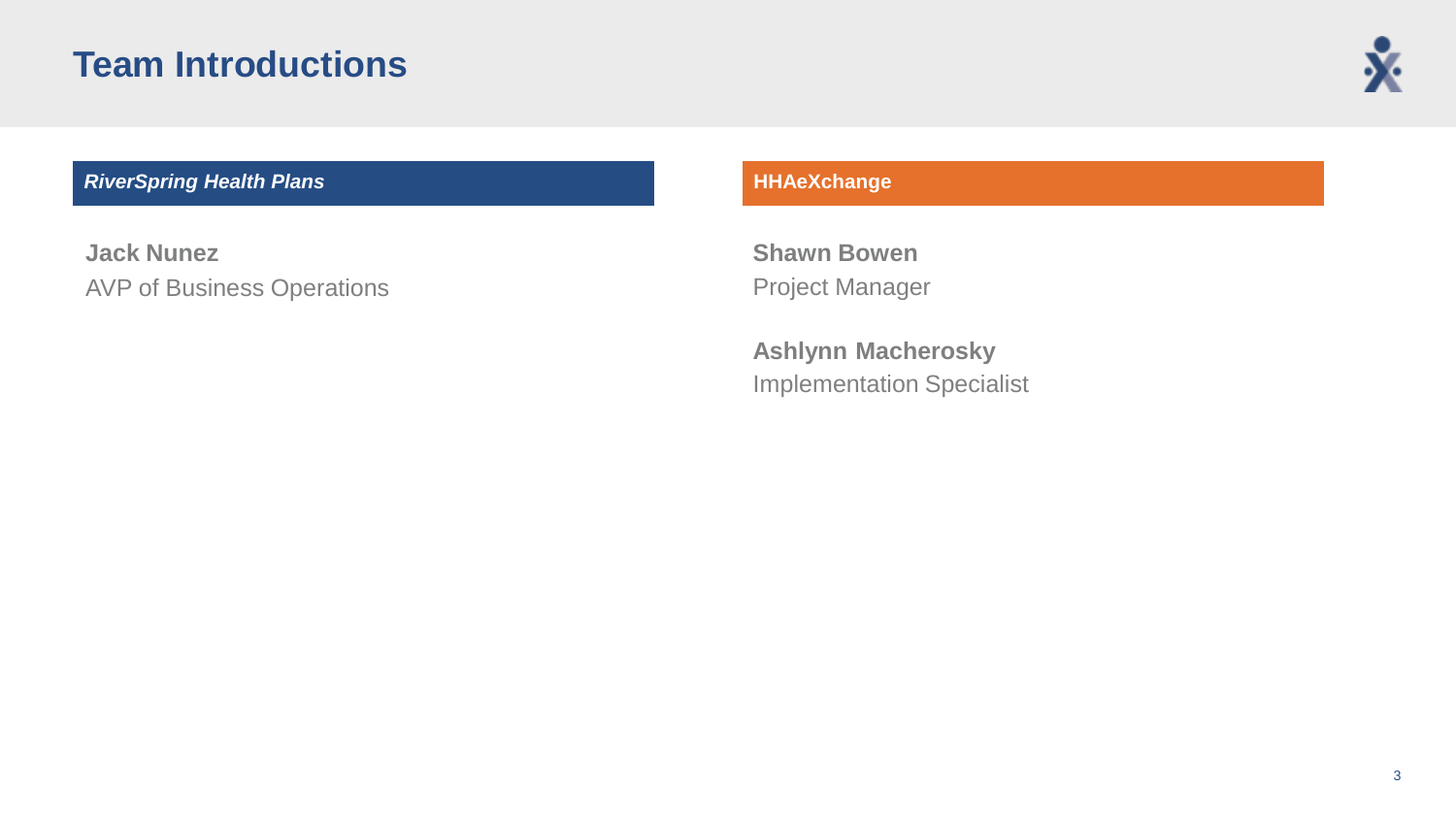## **Cures Act Mandated EVV**



Section 12006 of the 21st Century Cures Act requires states to implement an EVV system for Medicaid-funded Personal Care Services (PCS) by January 1, 2019, and for Home Health Care Services (HHCS) by January 1, 2023. Federal legislation delayed penalties for PCS implementation until January 1, 2020, and a Good Faith Exemption extended the deadline to January 1, 2021.

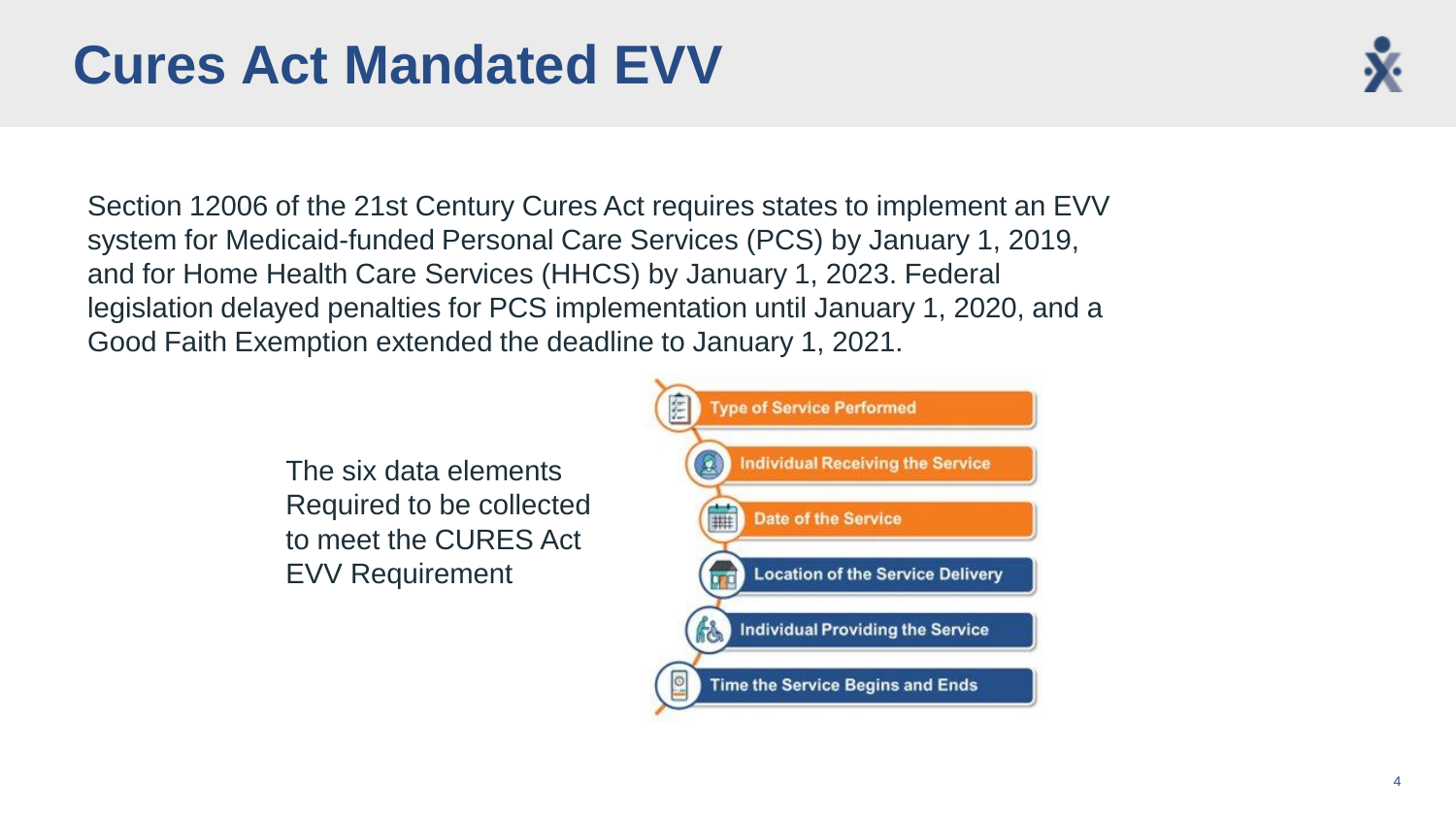## **What is HHAeXchange?**



HHAeXchange is the premiere Homecare Management Software company for the Medicaid LTSS population. We are the leaders in connecting payers and homecare agencies to enable more collaboration, communication, and workflow efficiencies. Through the use of the HHAeXchange portal, our goal is to make working with RiverSpring easy and efficient.

## **How We're Helping RiverSpring Meet the Cures Act Mandate**

- Industry-leading scheduling and billing platform for back-office users and EVV confirmations
- Easy-to-use point-of-care visit confirmation tools for caregivers

## **What does the HHAeXchange Portal provide to homecare agencies?**

- Electronic case placement and authorization transfer
- Efficient schedule and visit management
- Real-time two-way messaging with RiverSpring
- Free EVV solution for time & attendance and duty tracking
- Electronic billing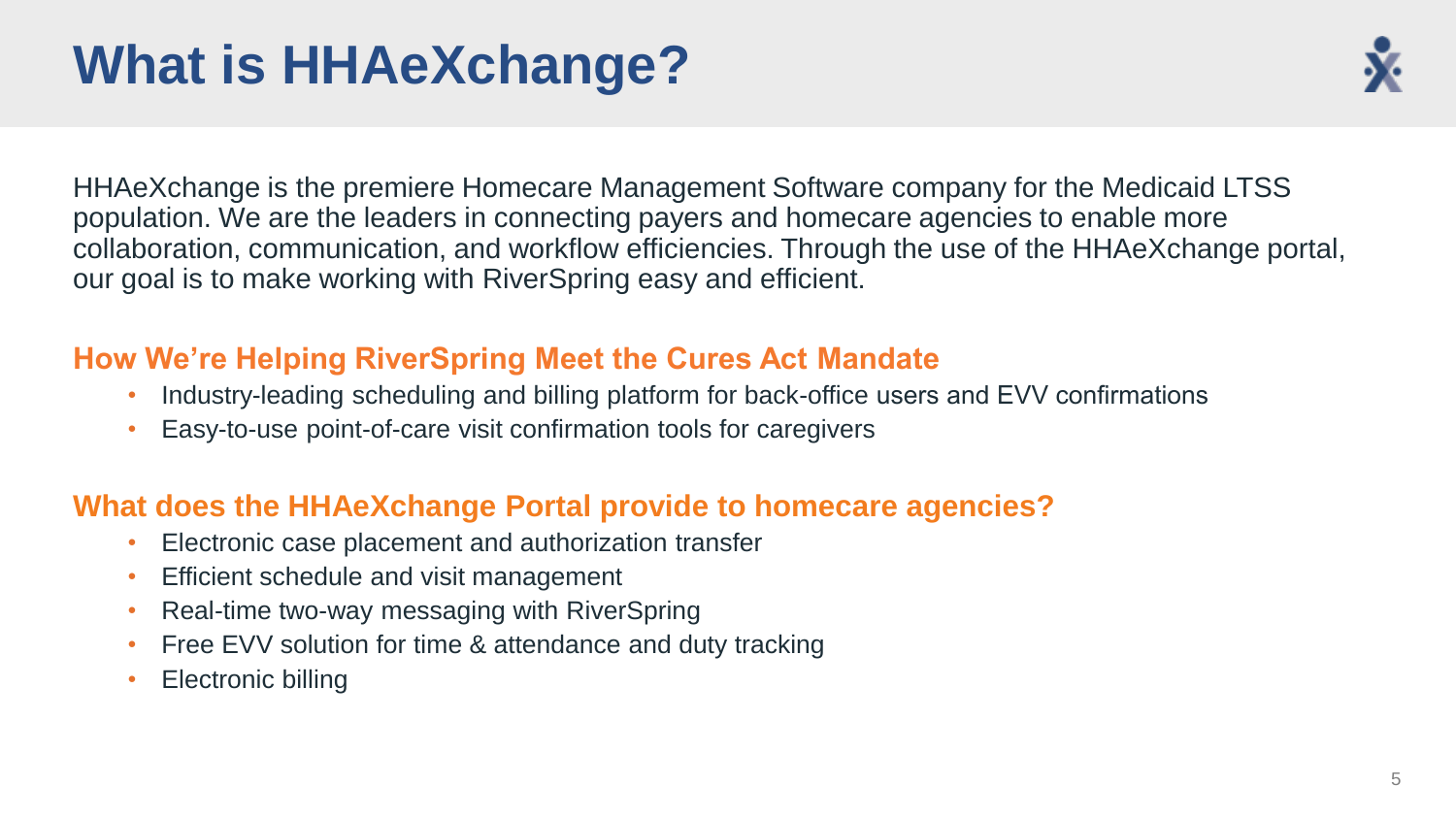

## **[Welcome Letter -](https://mailchi.mp/d1fe05dc6060/aetna-ny-and-hhaexchange-welcome-letter-5512445) New Providers**

#### Dear Provider,

Section 12006 of the Twenty First Century Cures Act and The Centers for Medicare & Medicaid Services (CMS) requires that states begin utilizing an Electronic Visit Verification (EVV) System for all Personal Care Services (PCS) by January 1, 2021, and all Home Health Care Services by January 1, 2023. Therefore, the Cures Act Mandate requires all visits to be timestamped via an electronic verification method utilizing EVV tools to record the member, caregiver, location of the service, date of the service and the type of service performed.

## **Overview of Implementation**

#### What Do I Need to Do Next?

## **Your Agency's Action Items**

Step 1: Attend the joint meeting between RiverSpring and HHAeXchange to review the importance of completing the Provider Portal Questionnaire. During this meeting, HHAeXchange will review and demo how to complete the online questionnaire and discuss the information that will be requested for portal creation. Please register for this webinar at hhaexchange.com/riverspringportalreviewwebinar.

#### **Have Ouestions?**

If you have questions or need help, please feel free to contact Jack Nunez at 800-370-3600 ext. 7602. For questions or help with HHAeXchange, please email HHAeXchange at Support@HHAeXchange.com or visit us at www.hhaexchange.com/riverspring.

**Contact Information**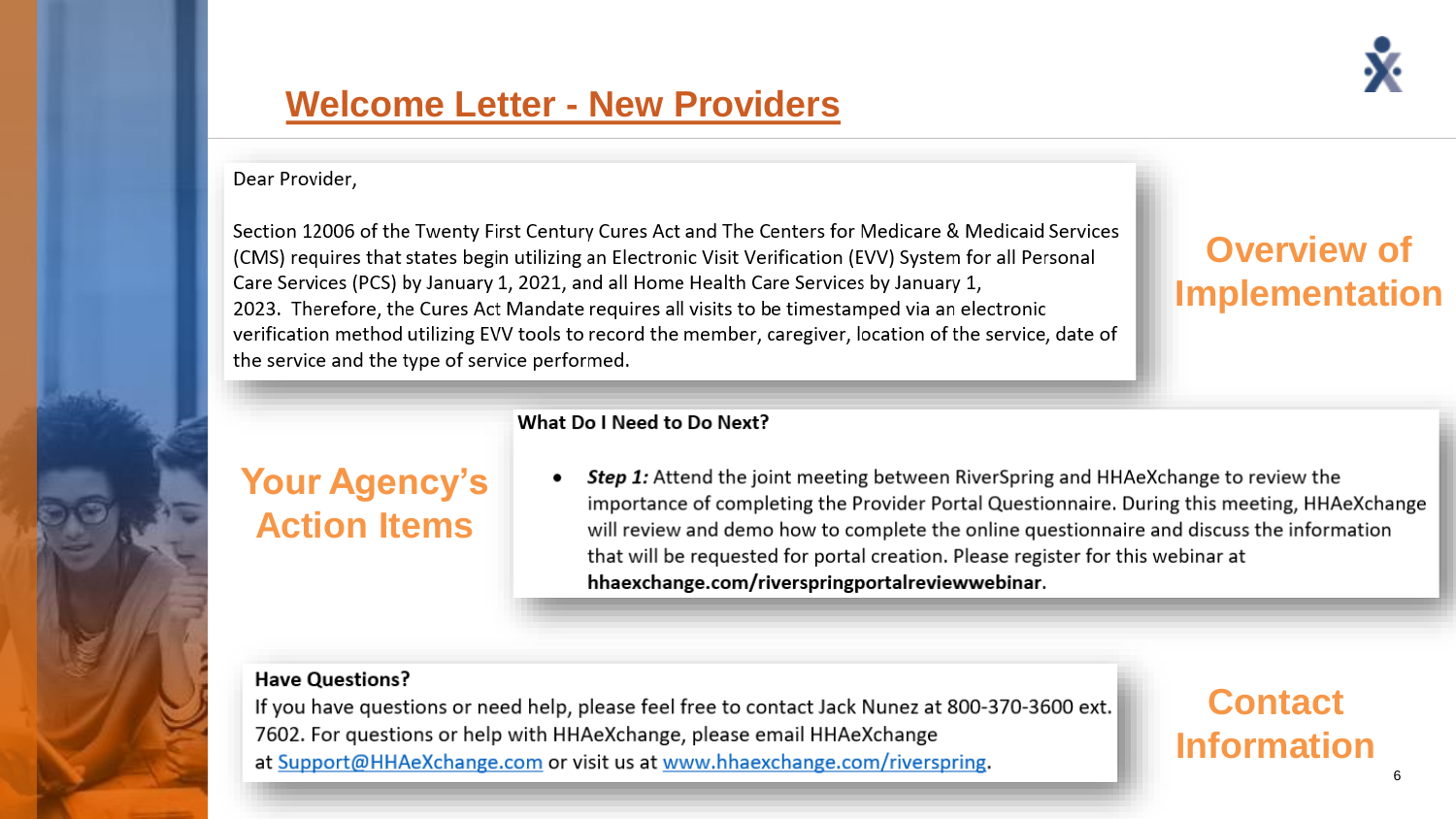

## **[RiverSpring Provider Portal Enrollment Form](https://www.cognitoforms.com/HHAeXchange1/riverspringproviderportalenrollmentform)**

| do not have an HHAeXchange provider portal.<br>• Company name, address, and phone number<br>• Technical person and Administrator in your office (name,<br>email, phone)<br>• Agency Medicaid ID | In order to complete this registration, you will need the following information regarding your agency:<br>· Electronic Visit Verification (EVV) system in use (if<br>applicable) and vendor contact<br>$\cdot$ NPIs<br>• Approximate number of members your agency services | <b>Overview</b><br>of Form                         |
|-------------------------------------------------------------------------------------------------------------------------------------------------------------------------------------------------|-----------------------------------------------------------------------------------------------------------------------------------------------------------------------------------------------------------------------------------------------------------------------------|----------------------------------------------------|
|                                                                                                                                                                                                 | todav                                                                                                                                                                                                                                                                       |                                                    |
|                                                                                                                                                                                                 | Please add each agency by Tax ID and location by NPI, if you have more than one location.                                                                                                                                                                                   |                                                    |
| <b>Your Agency</b><br><b>Information</b>                                                                                                                                                        | <b>3</b> Agency Tax ID 1<br>Agency Tax ID *                                                                                                                                                                                                                                 | <b>Location Name if Different from Above</b>       |
|                                                                                                                                                                                                 |                                                                                                                                                                                                                                                                             | Only required when registering multiple locations. |
|                                                                                                                                                                                                 | <b>3</b> Agency NPI 1                                                                                                                                                                                                                                                       |                                                    |
|                                                                                                                                                                                                 |                                                                                                                                                                                                                                                                             |                                                    |
| members service? *                                                                                                                                                                              | Does your agency currently use an EVV system to capture the start time, end time, and location of the                                                                                                                                                                       |                                                    |
|                                                                                                                                                                                                 | $\bigcap$ Yes - I currently have my own EVV system and would like to integrate with HHAX (EDI)                                                                                                                                                                              | <b>EVV Selection</b>                               |
|                                                                                                                                                                                                 |                                                                                                                                                                                                                                                                             |                                                    |
|                                                                                                                                                                                                 | $\cap$ No - I currently do not have my own EVV system and would like to use HHAX (Free EVV)                                                                                                                                                                                 |                                                    |

#### 7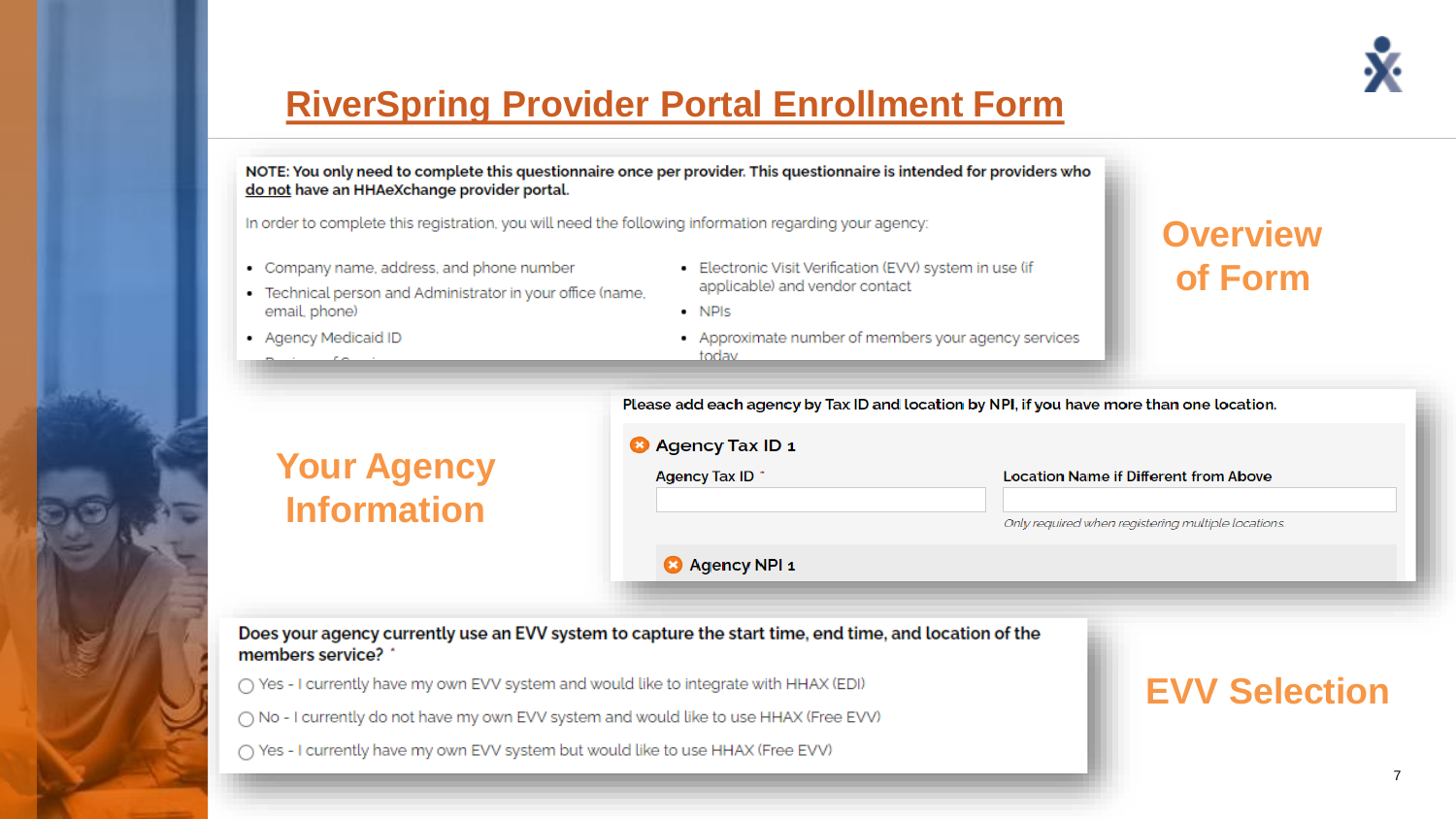## **Next Steps: Register & Attend an Information Session**

## \*\*Please complete survey by **May 6, 2022\*\***

• Once you have completed the survey, please follow the links to register for the upcoming Information Sessions

**Next Steps:** 

1. Please Register for an Information Session

Provider Information Sessions will be held for all providers to share key dates and details about the implementation, including key workflow changes, system benefits, and next steps.

Register Here for the RiverSpring Provider Information Sessions

For further questions and concerns, please visit the RiverSpring Provider Information Center Page.

• For a list of important dates and more information regarding the RiverSpring [implementation, please visit the RiverSpring Provider Information Center](http://www.hhaexchange.com/riverspring)  page on our website.